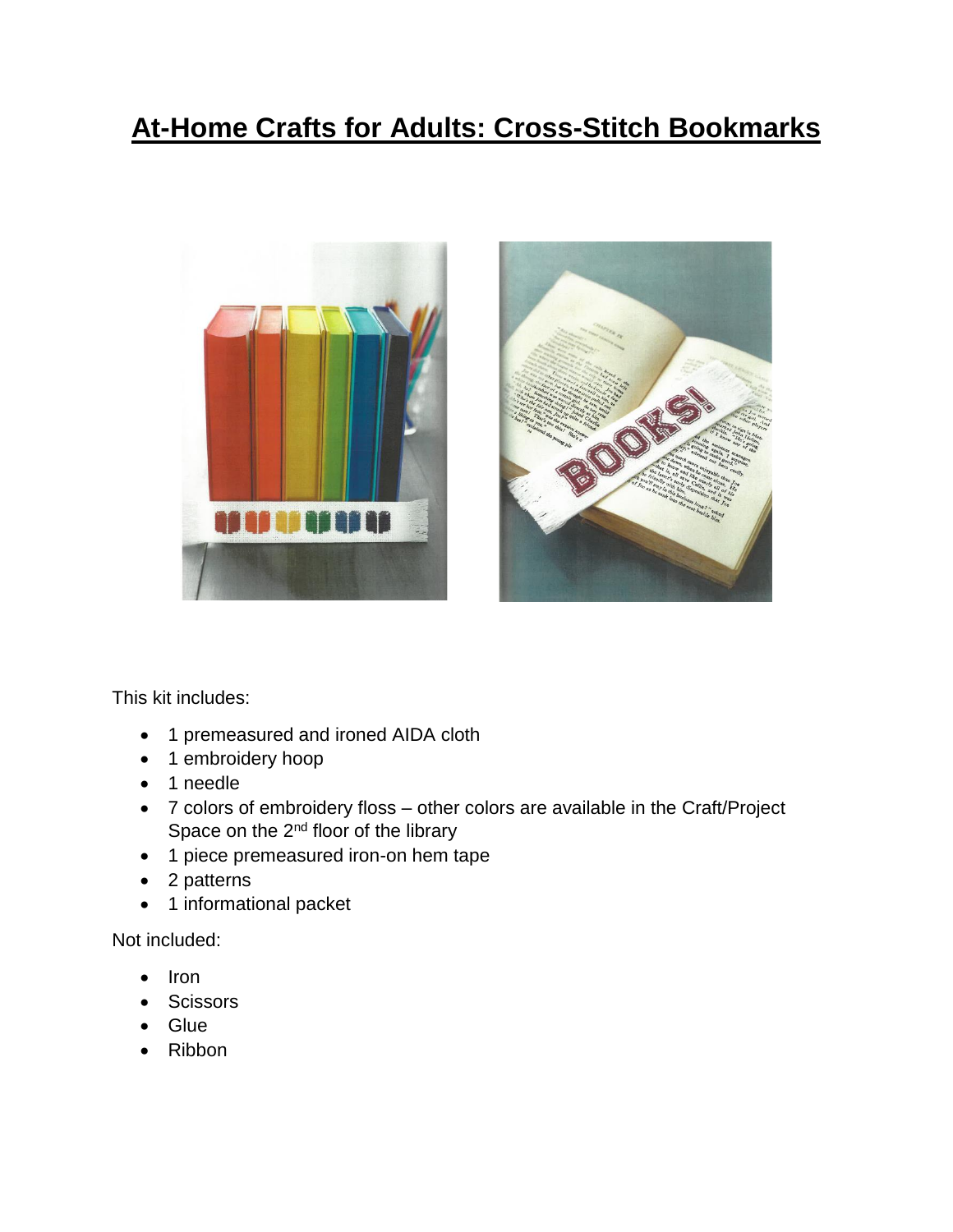### **Patterns**:

Both patterns are from *Lit Stitch: 25 Cross-Stitch Patterns for Book Lovers* by Book Riot. Find it on the 2nd floor under the call number: **746.443 BOOK**. More cross-stitch books are available at Topsfield Town Library and through our consortium. The internet is also a great source for a wide variety of patterns.

Feel free to play around with your design – these patterns are just a starting point. Play with colors and create an abstract design or find a fun design online. Have fun with it! If you would like more embroidery floss or different colors, the Craft/Project Space has plenty of options for you!

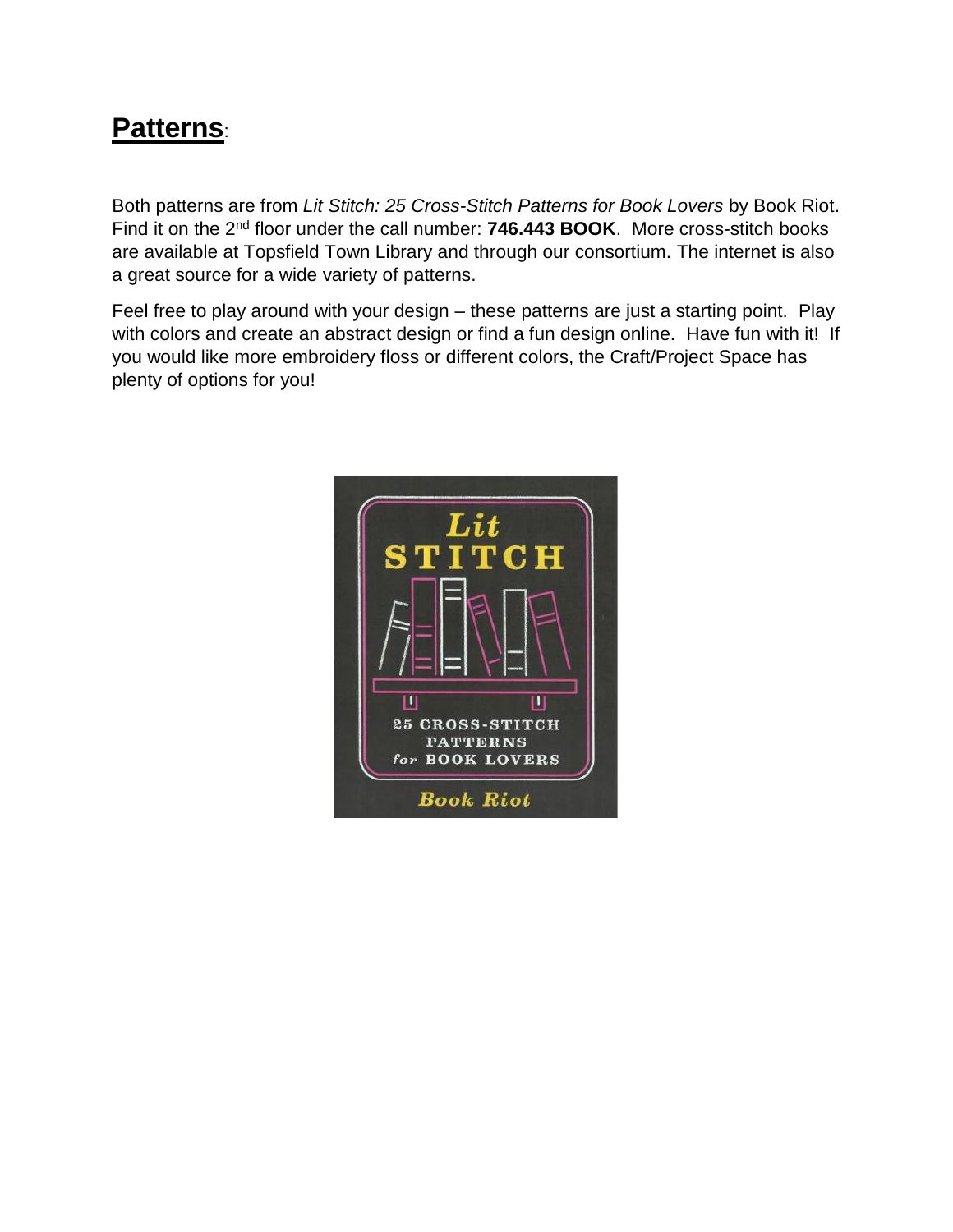# **Basic Cross-Stitch Instructions**

A few helpful hints to get you started:

- Each box on the pattern counts as a cross-stitch. If you see a straight line on the pattern (rather than a filled box), that means use the backstitch.
- It is important to center your design on the AIDA cloth. The black arrows on each pattern indicate the center horizontal and vertical lines.
- Each pattern calls for two threads of the floss. You can separate the strands by gently rolling the end of the floss between your thumb and index finger until the threads loosen. Gently pull two strands out and thread your needle (you may have noticed that the eye of the needle is a little bigger than your standard needle). If you want a fainter design, use 1 thread. If you want a darker design, use 2+ threads. Leave the end loose, rather than putting the ends together.
- The embroidery hoop is used to hold the cloth in place as you work through your stitches. You will have to adjust the fabric as you go. When your bookmark is complete, keep the hoop or bring it back to the library. Or, if a friend is interested in cross-stitching, pass it along to them!

If you've never cross-stitched before and are unsure of how to start a project, please see the recommended videos on the Craft/Project Space page on the library's website or visit the 2<sup>nd</sup> floor of the library.

#### Starting your piece:

To start a thread off, thread your needle and pull it through your fabric from back to front, but do not pull it all the way through. Leave a 1-inch (2.5 cm) tail hanging in the back and hold it down securely with your finger. Then complete the first stitch, passing the needle from front to back. Then, when you begin your second stitch from back to front, ensure that the back of this second stitch loops over the tail, thereby closing over it and securing it.

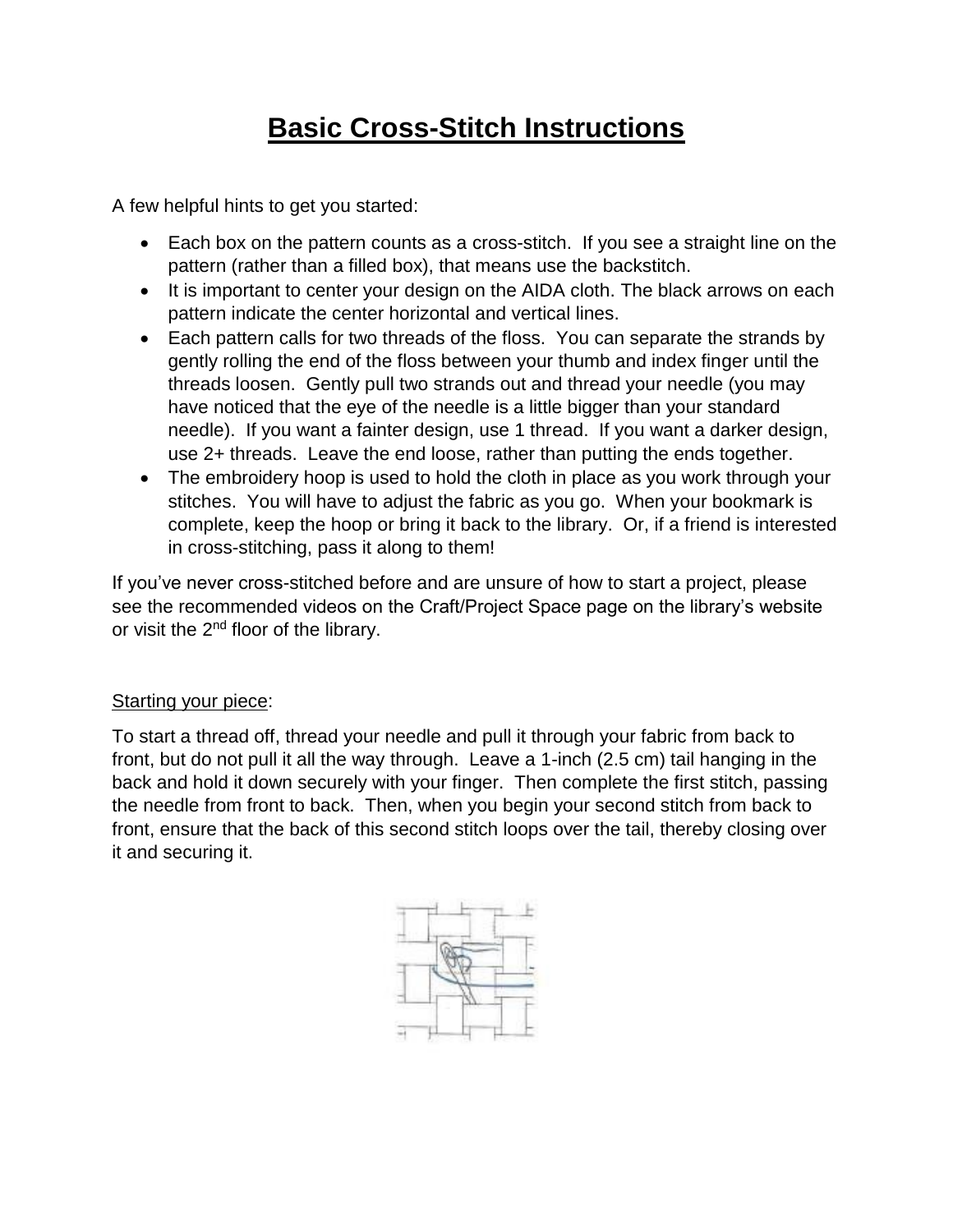#### Starting your stitches: The cross-stitch

One basic cross-stitch is comprised of two diagonals. You'll start with your needle and thread in the back of the fabric and pull it through to the front through one of the holes in the grid. Then, from the front of the fabric, push your needle back through the hole diagonally down and to the right.

Then pull your thread from the back to front on the upper righ hole of the square. And finally, push your needle and thread from the front to back in the lower left hole of the square.

It doesn't matter which diagonal you complete first so long as you are consistent throughout your piece.



When a pattern has multiple stitches of a color in a rown, you should do the whole row in just one of the diagonals first, and then complete the whole row of opposite diagonals. This also helps keep the back of the piece looking tidy.

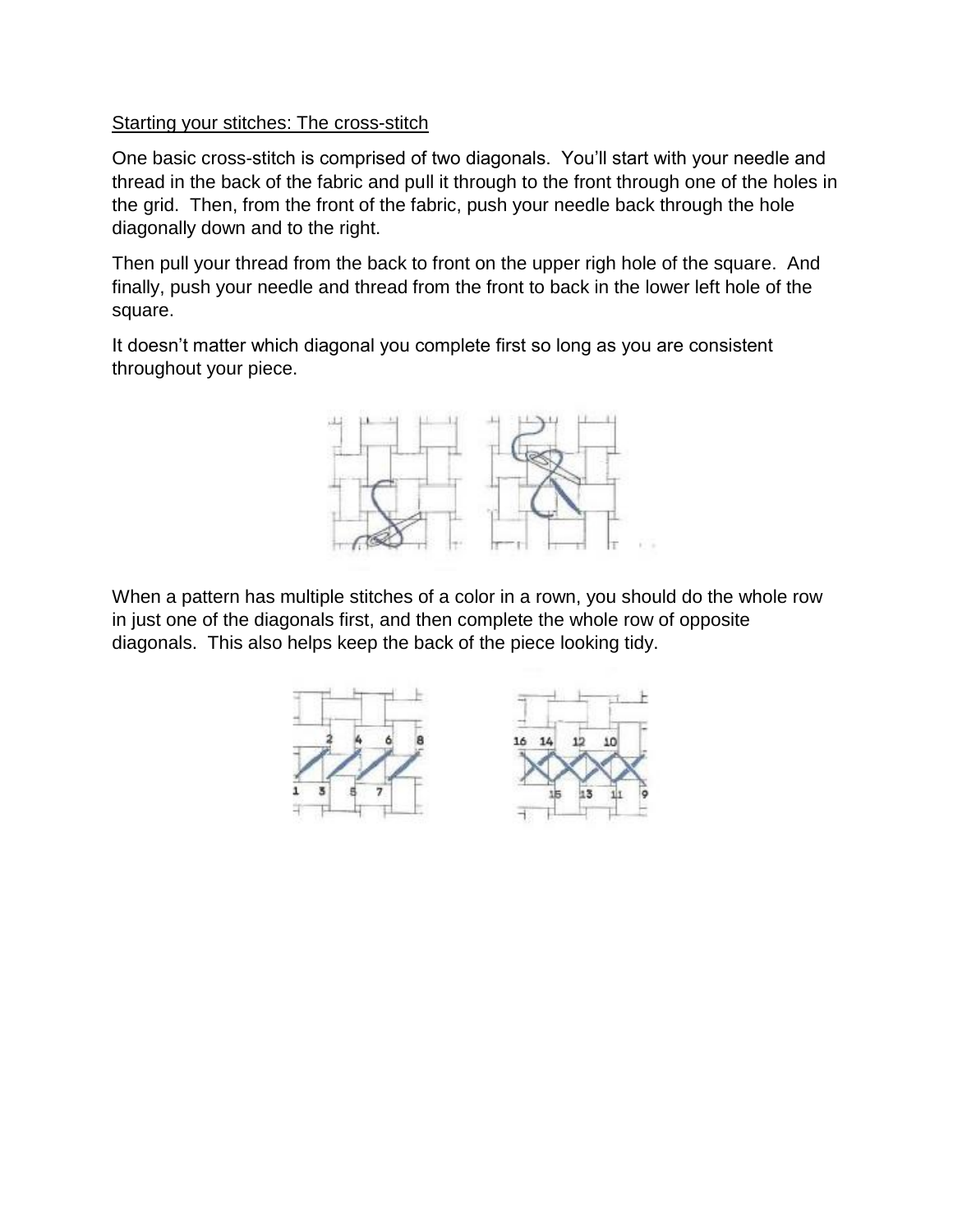#### Starting your stitches: The backstitch

The backstitch is for making continuous lines and is used for some text and outlines. A single stitch of backstitch will either go along one side of a square in the grid or across the diagonal of a square in the fabric, whatever your pattern calls for.

When you add another stitch of backstitch to your continuous line, you come up from the back of the fabric one square away from the exisiting line and stitch backward to connect the two. This is what puts the "back" in backstitch.

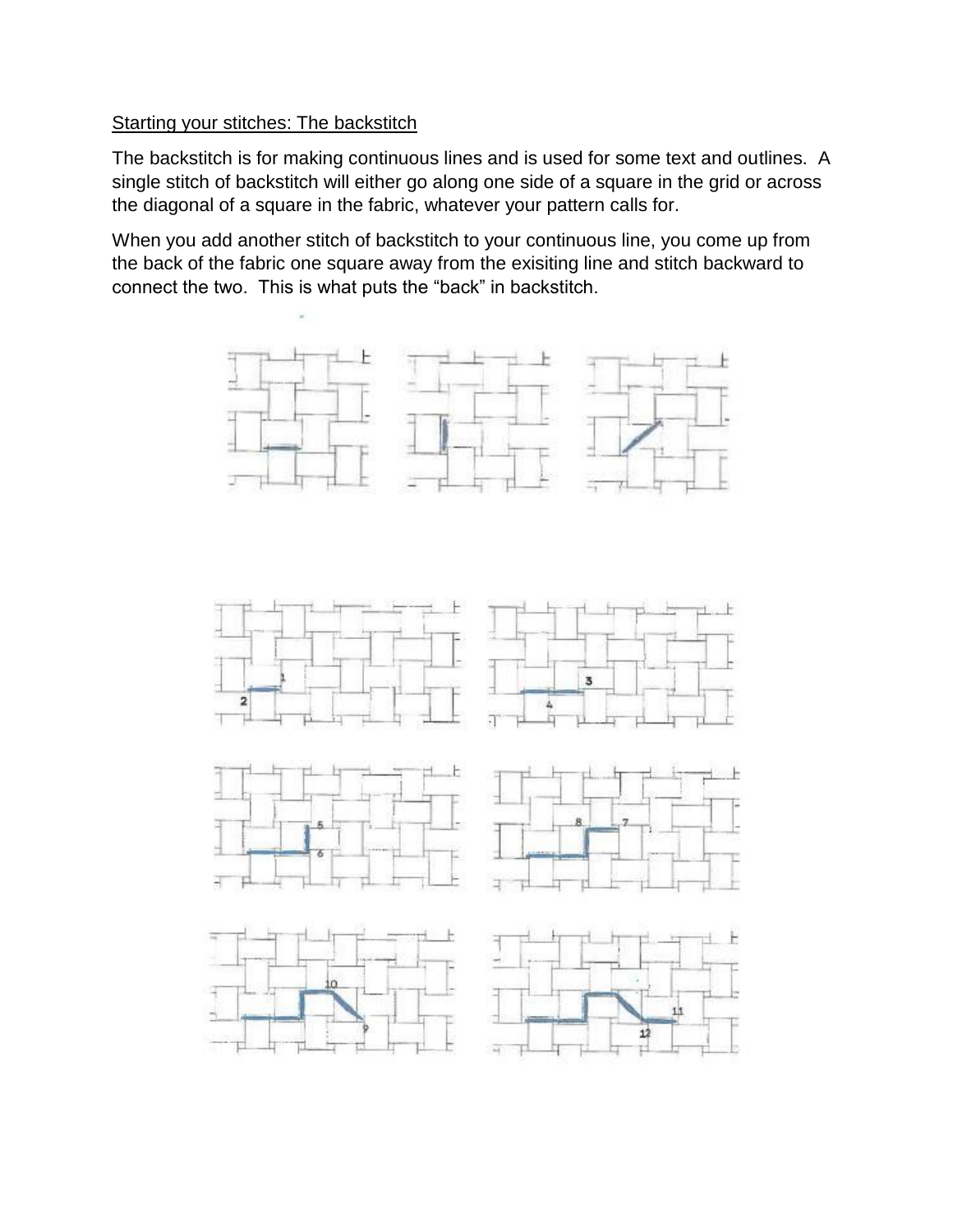#### Finishing your piece:

Continue to secure the tail with the backs of the next few stitches. The back of your work will look like this:



To secure your thread tail at the end of stitching, simply slide your needle and thread under the backs of your stitches and pull all the way through. We recommend snipping off exces through as close as possible, leave a short thread end to prevent any knows as you continue stitching. This is where a pair of small scissors (like embroidery scissors) can come in handy.



#### Washing your piece:

As your stitch, your piece may get a bit dirty from your hands or your environment. You'll want to wash your piece with mild soap (dish or baby soap works well) in cold-totepid water to prevent any bleeding of the colors. You can fill a tub or sink with soapy water and do some gentle swishing. If some the areas of the fabric are particularly dirty, you can apply soap on your finger (or try a clean toothbrush) and scrub the offending areas. Try to keep the deep scrubbing or direct soap application to the fabric and not the stitches themselves. Lay on a clean towel to dry.

If the fabric has any wrinkles, you can iron it. Use your cotton setting and iron the piece facedown, with a towel underneath, so you don't squash any of your stitches.